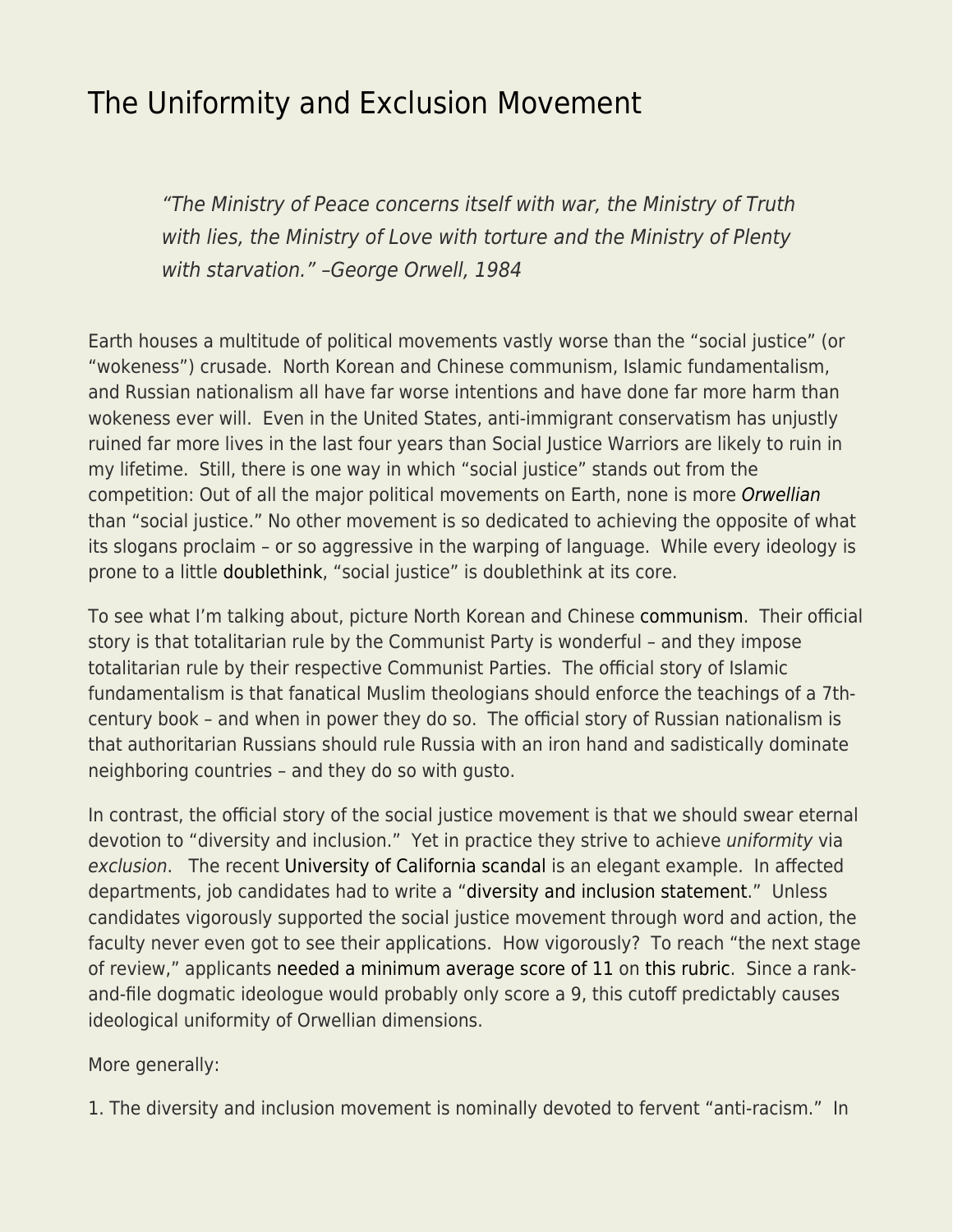practice, however, they are the only prominent openly racist movement I have encountered during my life in the United States. Nowadays they routinely mock and dismiss critics for the color of their skin – then accuse those they mock and dismiss of "white fragility." Just one [prominent recent case:](https://theobjective.substack.com/p/a-more-specific-letter-on-justice)

The signatories, many of them white, wealthy, and endowed with massive platforms, argue that they are afraid of being silenced, that so-called cancel culture is out of control, and that they fear for their jobs and free exchange of ideas, even as they speak from one of the most prestigious magazines in the country.

2. The diversity and inclusion movement doesn't just bizarrely redefine racism as ["prejudice plus power](https://en.wikipedia.org/wiki/Prejudice_plus_power#:~:text=The%20definition%20was%20first%20proposed,prejudice%20into%20an%20entire%20society.)." Since their movement combines explicit racial prejudice with great power, they neatly fit their own [Newspeak](https://en.wikipedia.org/wiki/Newspeak) definition.

3. A popular social justice lawn sign includes the plank, "Be kind to all." Yet the movement greets even mild criticism from friends with hostility, and firm disagreement with rage. Plus the harshest punishments they can arrange, especially ostracism from high-skilled employment.

4. While we're on the subject of "being kind to all," let me point out that making harsh, illfounded accusations against [any large, unselective group](https://www.econlib.org/archives/2014/10/dear_identity_p.html) – such as a race, gender, or age bracket – is the opposite of kind.\* Yet the "social justice" movement hasn't just heaped collective guilt on whites, males, and "the old." It has heaped scorn on even mild pushback like "[Not all men](https://en.wikipedia.org/wiki/NotAllMen) are sexist." Basic kindness, in contrast, enjoins you to (a) calmly investigate the validity of your accusations before voicing them; (b) carefully [distinguish between misunderstandings and malice](https://www.econlib.org/malevolence-and-misunderstanding/); (c) reassure [innocent bystanders](https://www.econlib.org/sorry-innocent-bystanders/) before you call out the demonstrably guilty.

5. The "Love is love" slogan is comparably Orwellian. Thanks to #MeToo, almost every person who values his job is now too terrified even to meekly ask a co-worker out on a date. Where is the love there? When faced with compelling evidence that male managers were responding to the [climate of fear](https://www.econlib.org/social-anxiety-metoo-and-disaster/) by avoiding mentoring and social contact with female co-workers, the #MeToo reaction was not to mend fences but [to make further](https://www.econlib.org/fear-of-mentoring/) [threats](https://www.econlib.org/fear-of-mentoring/).

6. "Science is real" would also bring a grim smile to Orwell's face. The diversity and inclusion movement shows near-zero patience for the pile of scientific research that estimates the share of group performance gaps that stem from discrimination versus other factors. Instead, they (a) ignore the science; (b) speak as if science shows the share is